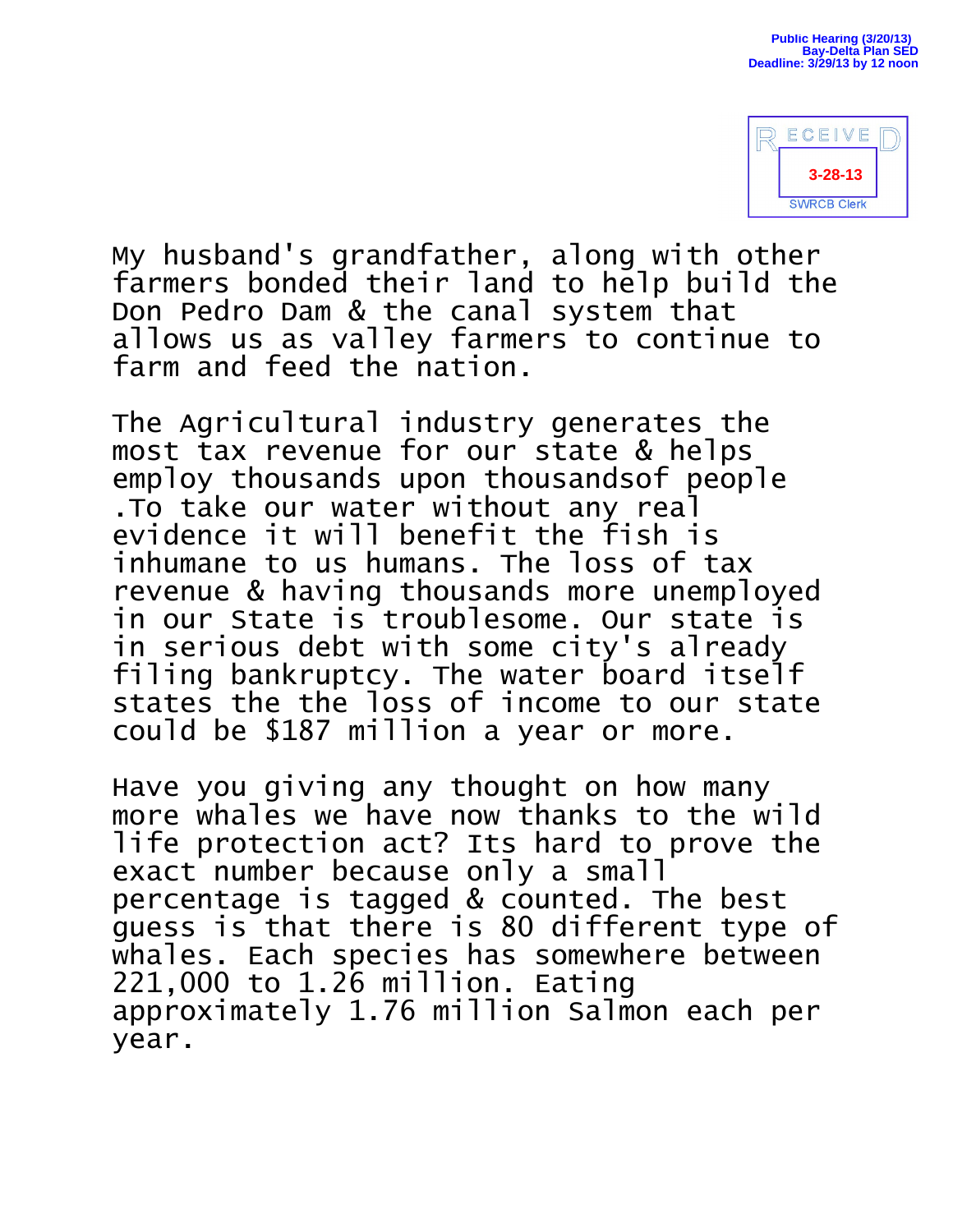As a tax paying & voting citizen I feel you grabbing the power to devastate my State without my consent is unconstitutional. I didn't get to vote you into power nor do I get to vote to save the water for valley citizens.

I attended the first meeting in Sacramento to listen to the various speakers. The person speaking on behalf of the water board referred several times that the farmer has pumps & can just turn them on. This however, is incorrect, my husband farms 200 acres without any pumps. The fact is only a small amount of farm land has pumps, and if every farmer starts pumping water it will eventually drain our ground water and may cause sink holes and allow salt to penetrate in our fresh water system. The speaker also stated the farmer could grow a more productive crop? What do you consider a productive crop to be? Any crop that's grown to help feed the nation is productive.

Stopping hydropower in the hot summer is irresponsible. We are all suffering to make ends meet and not allowing the water to make electricity is ridiculous. All businesses in California big and small are forced to pay a tax when there is a [bad air alert]. Stopping hydropower will cause more pollution and a very unfair burden the on business owners and it will cause more businesses to leave thus taking more jobs and tax revenue out of state.